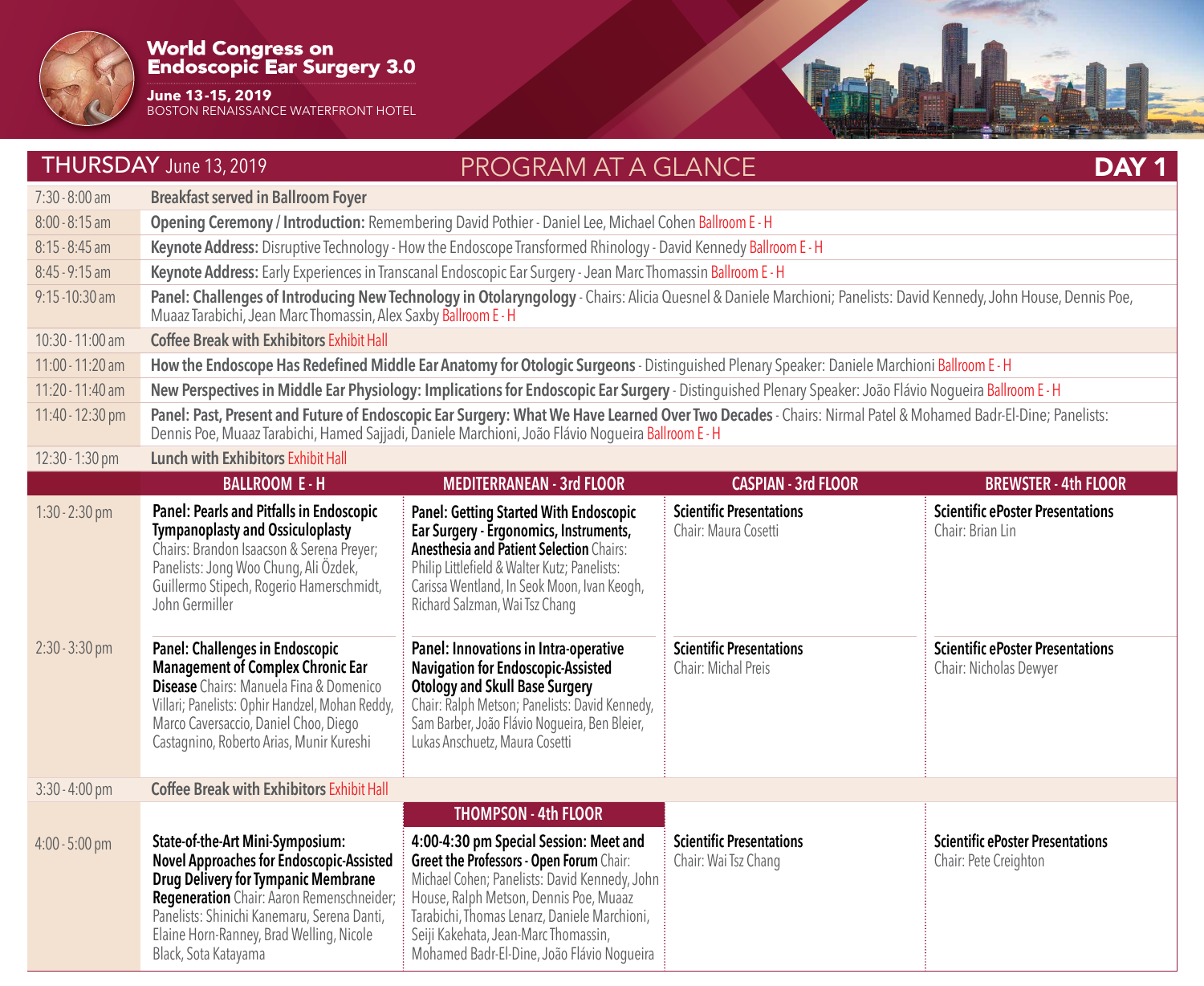

**June 13-15, 2019** BOSTON RENAISSANCE WATERFRONT HOTEL

| THURSDAY June 13, 2019 Continued |                                                                                                                                                                                                                                         | <b>PROGRAM AT A GLANCE</b>                                                                                                                                                                                                                                                                                      |                                                           | DAY 1                                                            |  |
|----------------------------------|-----------------------------------------------------------------------------------------------------------------------------------------------------------------------------------------------------------------------------------------|-----------------------------------------------------------------------------------------------------------------------------------------------------------------------------------------------------------------------------------------------------------------------------------------------------------------|-----------------------------------------------------------|------------------------------------------------------------------|--|
|                                  | <b>BALLROOM E-H</b>                                                                                                                                                                                                                     | <b>MEDITERRANEAN - 3rd FLOOR</b>                                                                                                                                                                                                                                                                                | <b>CASPIAN - 3rd FLOOR</b>                                | <b>BREWSTER - 4th FLOOR</b>                                      |  |
| $5:00 - 6:00$ pm                 | Panel: Exoscope, Endoscope, and Digital<br><b>Microscope-Assisted Transmastoid Surgery</b><br>Chairs: George Wanna & Alex Saxby;<br>Panelists: Thomas Lenarz, Wai Tsz Chang,<br>Sujana Chandrasekhar, Daniel Lee,<br><b>Brian Nahed</b> | 4:45-6:00 pm Panel: Decision-Making<br>in Primary and Revision Endoscopic Ear<br><b>Surgery: Case Presentation and Panel</b><br><b>Discussion</b> Chairs: Justin Golub & Arun Iyer;<br>Panelists: Mohamed Badr El-Dine, Alejandro<br>Rivas, Ophir Handzel, Erik van Spronsen,<br>Natasha Pollak, Regina Montoya | <b>Scientific Presentations</b><br>Chair: Lukas Anschuetz | <b>Scientific ePoster Presentations</b><br>Chair: Matthew Dedmon |  |
| $6:00 - 7:00 \text{ pm}$         | <b>Welcome Reception Exhibit Hall</b>                                                                                                                                                                                                   |                                                                                                                                                                                                                                                                                                                 |                                                           |                                                                  |  |

| <b>FRIDAY</b> June 14, 2019 |                                                                                                                                                                                                                                        | PROGRAM AT A GLANCE                                                                                                                                                                                                                                                                    |                                                         | DAY <sub>2</sub>                                              |
|-----------------------------|----------------------------------------------------------------------------------------------------------------------------------------------------------------------------------------------------------------------------------------|----------------------------------------------------------------------------------------------------------------------------------------------------------------------------------------------------------------------------------------------------------------------------------------|---------------------------------------------------------|---------------------------------------------------------------|
| $7:30 - 8:00$ am            | <b>Breakfast served in Ballroom Foyer</b>                                                                                                                                                                                              |                                                                                                                                                                                                                                                                                        |                                                         |                                                               |
| $8:00 - 8:15$ am            | Welcome: Michael Cohen Ballroom E - H                                                                                                                                                                                                  |                                                                                                                                                                                                                                                                                        |                                                         |                                                               |
| $8:15 - 8:45$ am            | Keynote Address: Landmark Changes in Otology - John House Ballroom E - H                                                                                                                                                               |                                                                                                                                                                                                                                                                                        |                                                         |                                                               |
| $8:45 - 9:15$ am            | Keynote Address: History of Endoscopic Ear Surgery and IWGEES - Muaaz Tarabichi Ballroom E - H                                                                                                                                         |                                                                                                                                                                                                                                                                                        |                                                         |                                                               |
| $9:15 - 9:35$ am            | Standardizing Outcomes in Endoscopic Ear Surgery - Michael Cohen Ballroom E - H                                                                                                                                                        |                                                                                                                                                                                                                                                                                        |                                                         |                                                               |
|                             | <b>BALLROOM E-H</b>                                                                                                                                                                                                                    | <b>MEDITERRANEAN - 3rd FLOOR</b>                                                                                                                                                                                                                                                       | <b>CASPIAN - 3rd FLOOR</b>                              | <b>BREWSTER - 4th FLOOR</b>                                   |
| $9:35 - 10:30$ am           | <b>Panel: Pediatrics 1: New Perspectives</b><br>in Endoscopic Myringoplasty and<br>Tympanoplasty Chair: Adrian James;<br>Panelists: Brandon Isaacson, Daniel Choo,<br>J.C. Casqueiro, Anna Meyer, Kemal Görür,<br>Aaron Remenschneider | Panel: 3D Ear Surgery - Endoscopes,<br><b>Exoscopes, Digital Microscopes and</b><br><b>Augmented Reality Chairs: Miguel Aristegui</b><br>& Thomas Lenarz; Panelists: Elliott Kozin,<br>Stefan Plontke, Nicholas Jufas, Maura Cosetti,<br>Chin-Kuo Chen, Sam Barber                     | <b>Scientific Presentations</b><br>Chair: Marco Bonali  | <b>Scientific Presentations</b><br>Chair: Christen Caloway    |
| 10:30 - 11:00 am            | <b>Coffee Break with Exhibitors Exhibit Hall</b>                                                                                                                                                                                       |                                                                                                                                                                                                                                                                                        |                                                         |                                                               |
| $11:00 - 11:45$ am          | Panel: Pediatrics 2: Management of<br><b>Complex Cholesteatoma Chairs: Seiji</b><br>Kakehata & Stephen Hoff; Panelists:<br>Alejandro Rivas, Michael Tong, Samantha<br>Anne, José Rivas, Yong Cui, Sharon Cushing                       | 11:00 am-12:00 pm State-of-the-Art Mini-<br>Symposium: Endoscopic-Assisted Dynamic<br>Imaging of the Middle and Inner Ear for<br><b>Diagnosis and Treatment Chair: Konstantina</b><br>Stankovich; Panelists: Aaron Remenschneider,<br>Jeffrey Tao Cheng, Robert Adamson, Loris Fichera | <b>Scientific Presentations</b><br>Chair: Jonathan Kong | <b>Scientific ePoster Presentations</b><br>Chair: Jason Brant |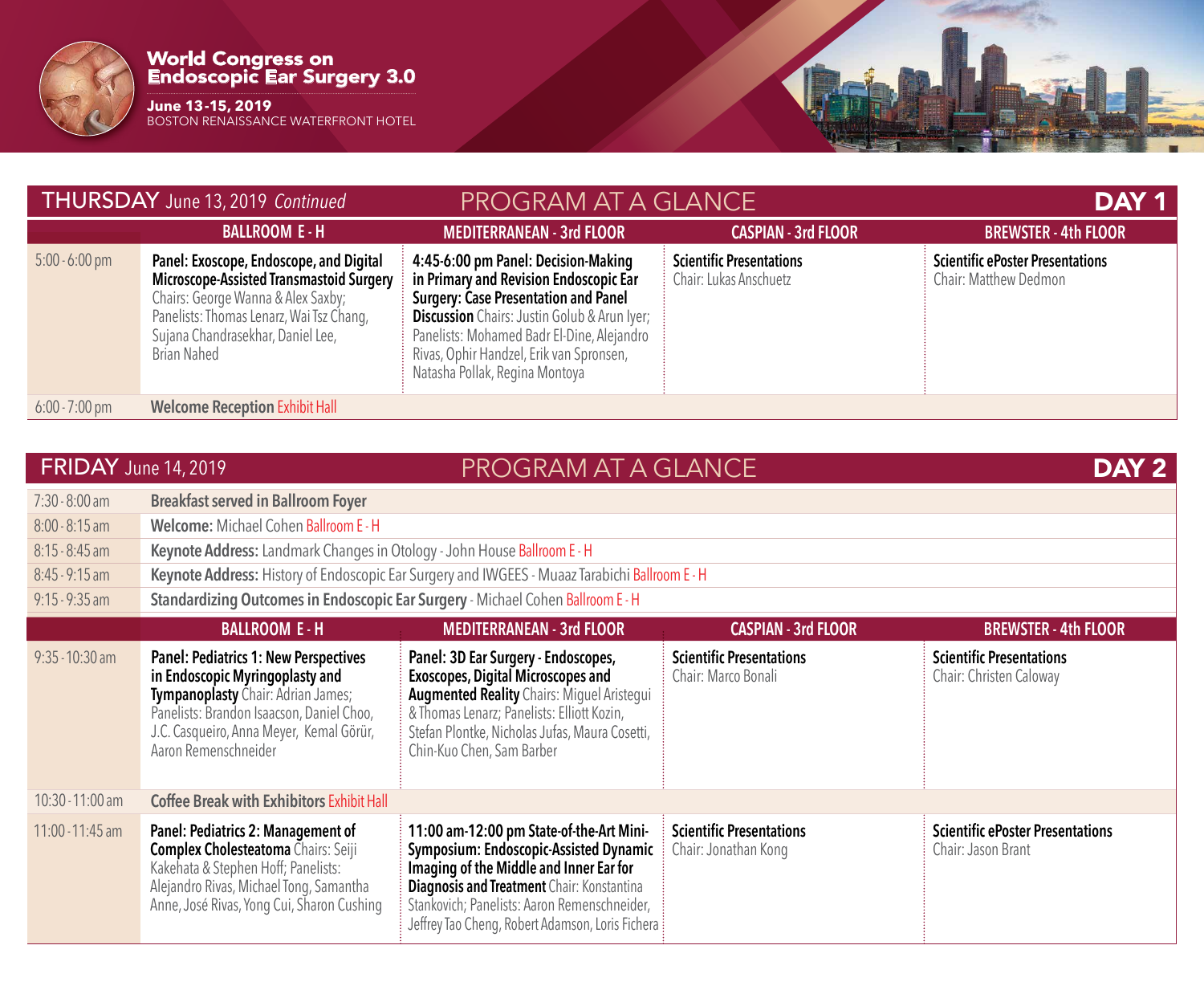

**June 13-15, 2019** BOSTON RENAISSANCE WATERFRONT HOTEL

| FRIDAY June 14, 2019 Continued |                                                                                                                                                                                                                                                                                                                   | <b>PROGRAM AT A GLANCE</b>                                                                                                                                                                                                                                                           |                                                                                                                                                                                                                                        | DAY <sub>2</sub>                                             |  |
|--------------------------------|-------------------------------------------------------------------------------------------------------------------------------------------------------------------------------------------------------------------------------------------------------------------------------------------------------------------|--------------------------------------------------------------------------------------------------------------------------------------------------------------------------------------------------------------------------------------------------------------------------------------|----------------------------------------------------------------------------------------------------------------------------------------------------------------------------------------------------------------------------------------|--------------------------------------------------------------|--|
|                                | <b>BALLROOM E-H</b>                                                                                                                                                                                                                                                                                               | <b>MEDITERRANEAN - 3rd FLOOR</b>                                                                                                                                                                                                                                                     | <b>CASPIAN - 3rd FLOOR</b>                                                                                                                                                                                                             | <b>BREWSTER - 4th FLOOR</b>                                  |  |
| 11:45 - 12:30 pm               | State-of-the-Art Mini-Symposium: Robotic<br>and Micro-Robotic Surgery in Otolaryngology<br>Chair: Jeremy Richmon; Panelists: Marco<br>Caversaccio, Loris Fichera, Seok Chang Ryu                                                                                                                                  | 12:00-12:30 pm Panel: Smartphone<br><b>Otoendoscopy - Current and Future</b><br>Trends Chair: Jason Brant; Panelists: Asitha<br>Jayawardena, Lauren Miller, Elliott Kozin                                                                                                            | <b>Scientific Presentations</b><br>Chair: Nicholas Jufas                                                                                                                                                                               | <b>Scientific ePoster Presentations</b><br>Chair: Yin Ren    |  |
| $12:30 - 1:30$ pm              | <b>Lunch with Exhibitors Exhibit Hall</b>                                                                                                                                                                                                                                                                         |                                                                                                                                                                                                                                                                                      |                                                                                                                                                                                                                                        |                                                              |  |
|                                | <b>IWGEES Board Luncheon Meeting - Chair: Mohamed Badr-El-Dine Thompson Room, 4th Floor</b>                                                                                                                                                                                                                       |                                                                                                                                                                                                                                                                                      |                                                                                                                                                                                                                                        |                                                              |  |
| $1:30 - 2:15$ pm               | Panel: Endoscopic vs. Microscopic-Assisted<br><b>Stapedectomy</b> Chairs: Alejandro Rivas &<br>Richard Salzman; Panelists: John House,<br>Serena Preyer, Miguel Aristegui, Walter Kutz,<br>Arun Iyer                                                                                                              | 1:30-2:45 pm Panel: Is There a Role of the<br><b>Endoscope for Cochlear Implant Surgery?</b><br>Chairs: Thomas Lenarz & Michael Tong;<br>Panelists: Muaaz Tarabichi, Stefan Plontke,<br>Adriano Sérgio Meira, Marco Caversaccio                                                      | 1:30-2:30 pm Panel: Impact of<br><b>Endoscopic Ear Surgery On Resident and</b><br>Fellow Training Chair: Elliot Kozin; Panelists:<br>Stacey Gray, Ruwan Kiringoda, Sarah Bowe,<br>Brian Dunham, Adela Cordero Devesa,<br>Janaina Leite | <b>Video Presentations</b><br>Chair: Brian Lin               |  |
| $2:15 - 3:45$ pm               | State-of-the-Art Mini-Symposium: From<br><b>Bench to Bedside: Latest Advances in</b><br><b>Inner Ear Regeneration and Otoprotection</b><br>Chairs: Dunia Abdul-Aziz & Judith Kempfle;<br>Panelists: Carl LeBel, Manny Simons,<br>Jonathan Kil, William Slattery, Thomas Lenarz,<br>Stefan Plontke, Signe Erickson | 2:45-3:45 pm Panel: New EES Training<br><b>Tools, Clinic Otoendoscopy and Endoscopic</b><br><b>Ear Surgery in Emerging Markets</b><br>Chairs: Philip Littlefield & Marco Bonali;<br>Panelists: Mohamed Badr-El-Dine,<br>Mohan Reddy, Euan Murugasu, Elliott Kozin,<br>Matthew Dedmon | <b>Scientific Presentations</b><br>Chair: Justin Golub                                                                                                                                                                                 | <b>Video Presentations</b><br>Chair: Brian Dunham            |  |
| $3:45 - 4:15$ pm               | <b>Coffee Break with Exhibitors Exhibit Hall</b>                                                                                                                                                                                                                                                                  |                                                                                                                                                                                                                                                                                      |                                                                                                                                                                                                                                        |                                                              |  |
| $4:15 - 5:15$ pm               | <b>Panel: Innovations in Endoscopic Ear</b><br><b>Instrumentation</b> Chairs: Giuseppe Panetti<br>& Daniel Lee; Panelists: Davide Soloperto,<br>Seiji Kakehata, Arushri Swarup, Lukas<br>Anschuetz, Alejandro Rivas                                                                                               | Panel: Introducing the Endoscope to<br>Your Private or Academic Practice: A Case<br><b>Based Discussion</b> Chair: Maarten DeWolf;<br>Panelists: Justin Golub, Edward Reardon,<br>Benjamin Wycherly, Sharon Cushing,<br>Lance Jackson                                                | <b>Special Scientific Presentation Session:</b><br><b>Novel Drug and Vector Delivery</b><br><b>Approaches for Inner Ear Regeneration</b><br>and Otoprotection - An Update for<br><b>Otologists</b> Chair: David Jung                   | <b>Video Presentations - Pediatric:</b><br>Chair: Anna Meyer |  |
| $6:00 - 7:00$ pm               | <b>Cocktail Reception Moakley Courthouse</b>                                                                                                                                                                                                                                                                      |                                                                                                                                                                                                                                                                                      |                                                                                                                                                                                                                                        |                                                              |  |
| 7:00 - 11:00 pm                | Black Tie World Congress Gala Dinner with David Pothier Remembrance - Emcee: Alicia Quesnel Moakley Courthouse                                                                                                                                                                                                    |                                                                                                                                                                                                                                                                                      |                                                                                                                                                                                                                                        |                                                              |  |